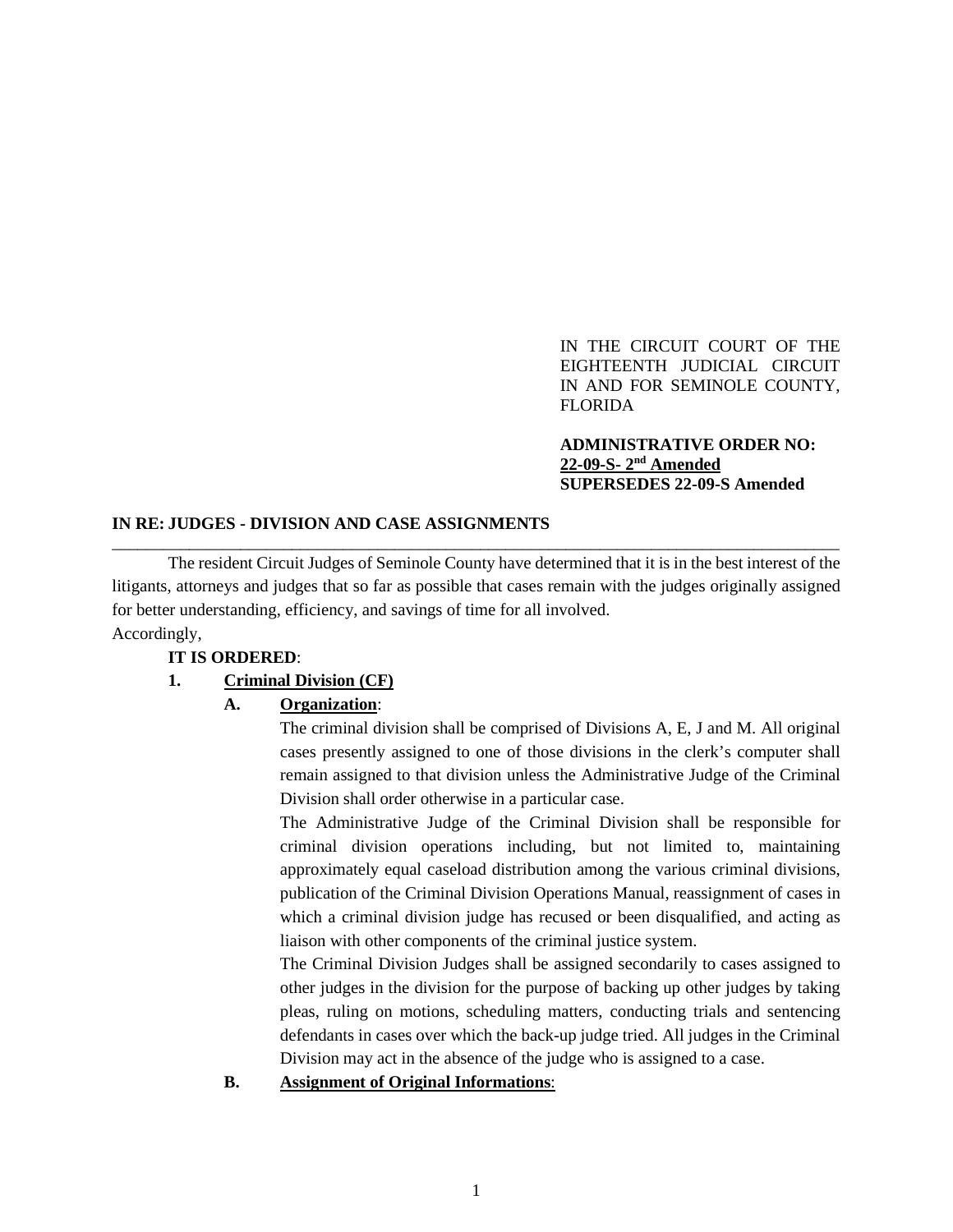Original informations and indictments (except for Capital and Jimmy Ryce cases) shall be randomly assigned so that the four (4) criminal divisions are each assigned to 25% of the cases. Informations filed directly (before the defendant is taken into custody) shall initially be assigned to Division N. These cases shall be reassigned by the clerk in accordance with this paragraph when the defendant is taken into custody, unless there is an active pending substantive case with the same defendant it shall be in accordance with paragraph I.

### **C. Assignment of Multiple Defendant Cases:**

Informations naming multiple defendants shall be assigned to the first judge assigned to the case.

## **D. Assignment of Murder cases and Jimmy Ryce Cases**:

The Clerk of Court is responsible, upon the Defendant's arrest, for the assignment of a judge to any murder case, excluding Murder by the Unlawful Distribution of a Controlled Substance, Fla. Stat. 782.04(1)(a)3. The following murder cases will be assigned on a rotating basis among the four criminal divisions beginning with Division J followed by Division M, A, and E.

- First Degree Premeditated Murder: Fla. Stat. 782.04(1)(a)1.
- First Degree Felony Murder: Fla. Stat. 782.04(1)(a)2.
- Second Degree Murder: Fla. Stat. 782.04(2).
- Second Degree Felony Murder: Fla. Stat. 782.04(3).
- Third Degree Felony Murder: Fla. Stat. 782.04(4).

The same rotation will continue when a division is assumed by a successor judge. Murder cases, excluding Murder by the Unlawful Distribution of a Controlled Substance, Fla. Stat. 782.04(1)(a)3, and Jimmy Ryce Act cases shall be assigned on a rotating basis among the four criminal divisions in alphabetical order beginning with the next division in rotation. A judge who imposes the death penalty shall remain assigned to the case for all purposes, including all post-trial and post-conviction proceedings, whether or not the judgment and sentence is upheld on appeal, regardless of the division of the court to which that judge may be assigned subsequent to the imposition of the death penalty sentence. The Chief Judge shall assign these cases if the judge who imposes the death penalty is no longer in office

**E. Assignment of Post-Conviction Relief Cases (3.850) and Motions for Correction, Reduction and Modification of Sentence (3.800)**:

These cases shall be assigned to the judge who is assigned to the division designated on the file.

## **F. Consolidation of Misdemeanor Cases with a Felony Charge Arising Out of the Same Circumstances:**

The Clerk of the Court shall consolidate misdemeanor cases arising out of the same facts as a felony case into the felony case. All papers in the misdemeanor case shall be filed in the felony case and the case shall be set for arraignment on the next open felony arraignment docket before the assigned judge. The felony information shall contain the felony case number and show the former misdemeanor case number.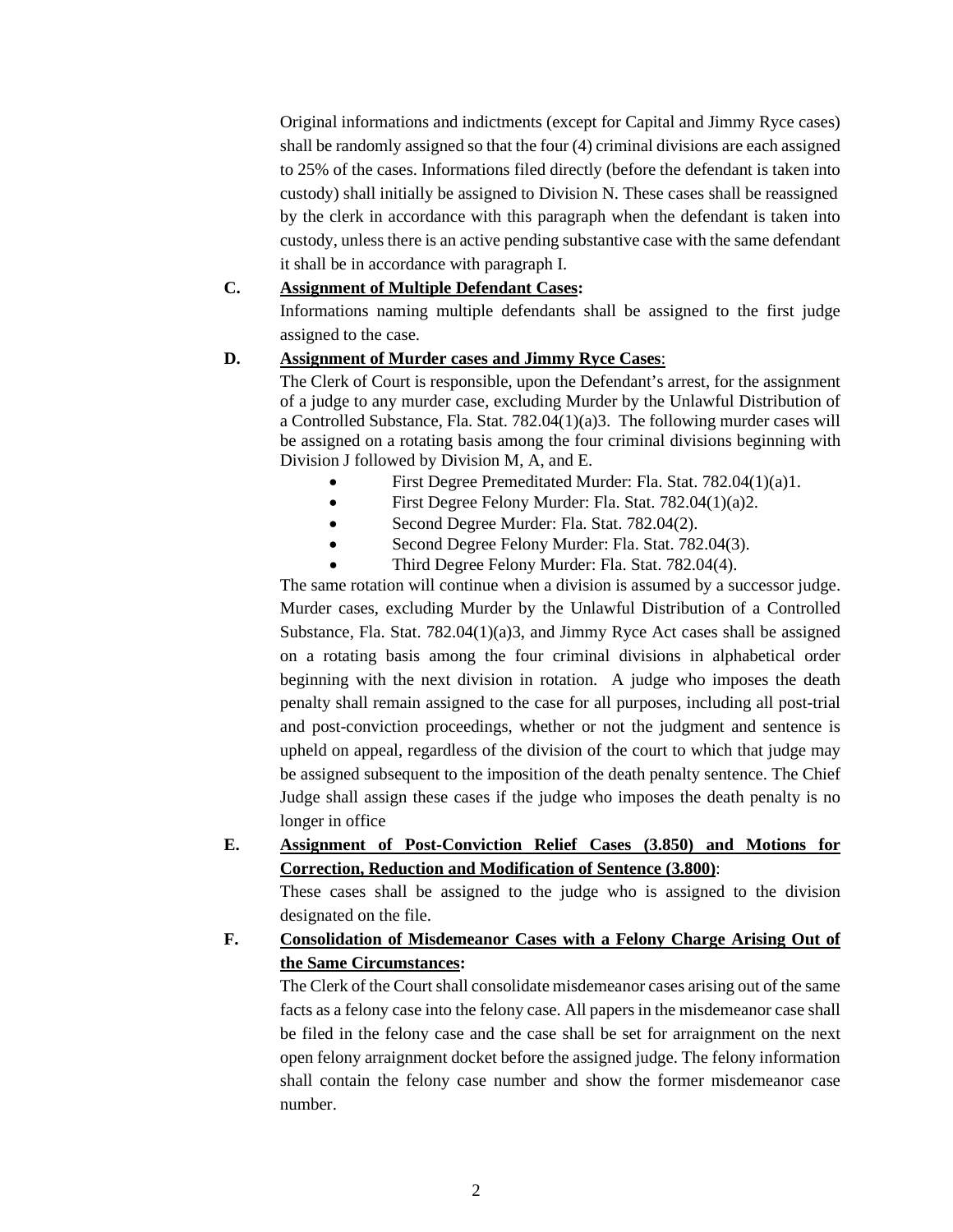### **G. Assignment of Violations of Probation and Miscellaneous Cases**:

Violations of probation or community control, adult consequences alternatives, habeas corpus actions contesting the legality of a prisoner's detention, and any other action filed in a criminal case shall be assigned to the division designated on the file. If the file does not contain a current division designation, such as old cases, the case shall be assigned according to the following schedule, using the last two numbers in the case:

| Division A: | Cases ending in 00-24. |
|-------------|------------------------|
| Division E: | Cases ending in 25-49. |
| Division J: | Cases ending in 50-74. |
| Division M: | Cases ending in 75-99. |

## **H. Assignments of Writs of Mandamus, Certiorari, and Prohibition Arising Out of Criminal Charges in the Seminole County Court:**

The Clerk shall deliver Petitions for Writs of Mandamus, Certiorari, and Prohibition filed in the circuit court and arising out of criminal charges in Seminole County Court to the Criminal Division Administrative Judge for action and assignment within the Criminal Division.

## **I. Consolidation of Related Cases Involving the Same Defendant**:

Substantive cases involving the same defendant in two or more divisions in Circuit Court shall be reassigned to the division with the lowest case number, sua sponte, by the clerk unless at least one of the cases has been resolved by trial. Should a case have been tried as the date of this Order, the judge who tried the case against a defendant shall sentence the defendant on that case and on all other cases then pending for sentencing with that defendant. Any subsequent substantive new case obtained by the same defendant shall be consolidated with the pending substantive case with the lowest case number. Consolidation of said new case shall be made by the clerk at the time of the arrest and assignment of the case number, if an information or indictment has not been filed as of that time. Otherwise, should an information or indictment be filed prior to arrest, the consolidation of said new substantive case shall be made by the clerk at the time of the filing of the information or indictment.

## **J. Consolidation of Related Cases Involving Violations of Probation or Community Control**:

Violations of probation or community control cases involving the same defendant and pending in two or more divisions shall be assigned to the division with the lowest case number sua sponte, by the clerk, or upon motion by either party. Defendants who have a new substantive felony case in Seminole County and who have a violation of probation or community control pending shall have the new violation case(s) consolidated with the new substantive case if the violation alleges the new substantive case as a ground for the violation. Consolidation shall be made by the clerk after an information or indictment has been filed in the new substantive case at the next violation of probation or community control arraignment date.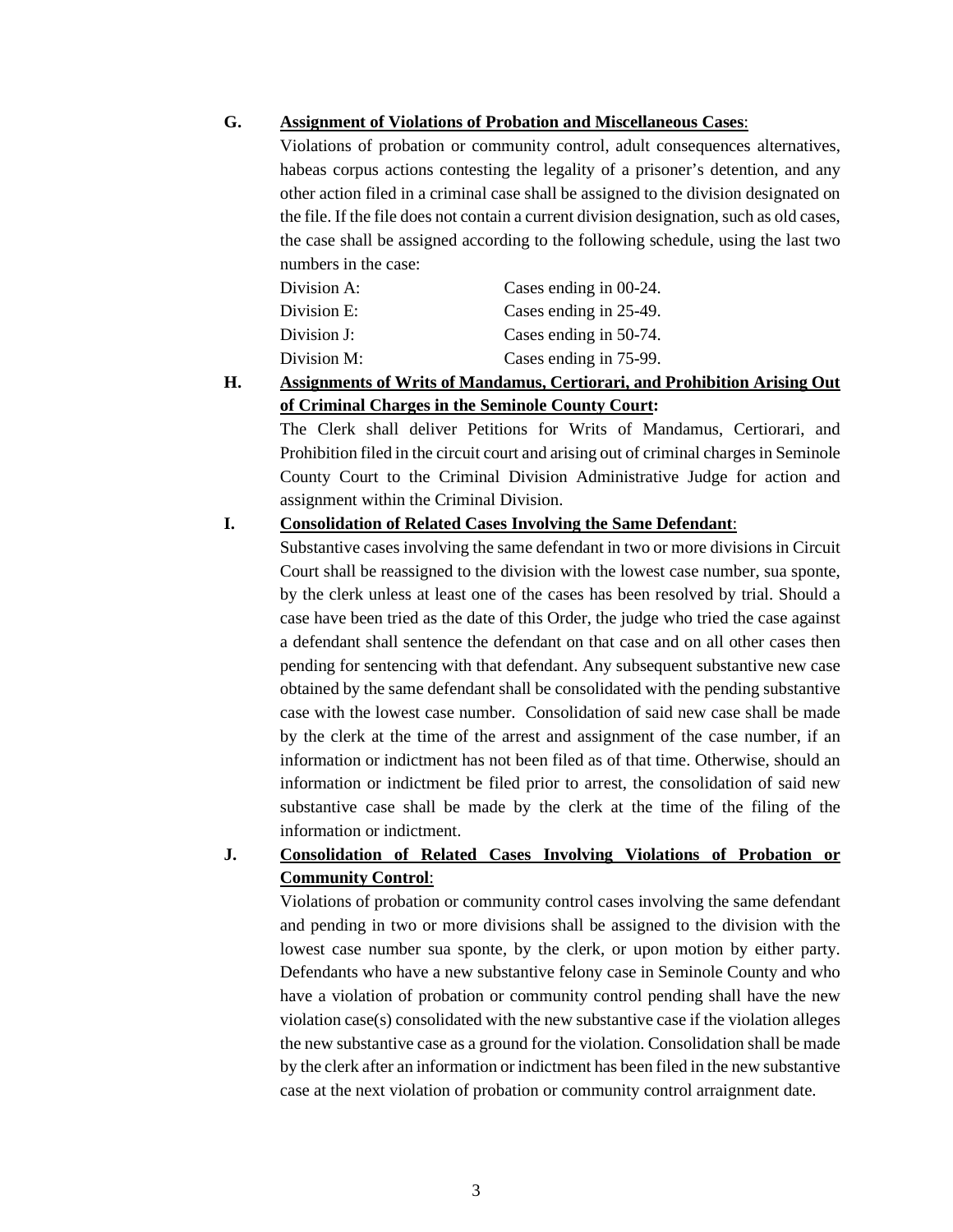## **K. Failure to Appear:**

Defendants who are arrested for failure to appear for docket sounding or trial shall be placed on the next docket sounding docket before the assigned judge. Defendants who are arrested for failure to appear for violations of probation or community control shall be placed on the next violation of probation docket before the assigned judge.

## **L. Disposition of Cases in Which Juvenile Sanctions Are Imposed:**

In any case in which a criminal division judge imposes juvenile sanctions, the case shall remain assigned to the criminal division judge, as required by F.S. 985.565(4)(d).

## **2. Juvenile Division (CJ)**

- **A**. The juvenile division shall be comprised of divisions B and P. All cases presently assigned to those divisions in the clerk's computer shall remain assigned to that division unless the judge assigned to that division shall order otherwise in a particular case.
- **B**. All new dependency filings shall be assigned equally by the Clerk to divisions B and P at the time of filing regardless of the case number.
- **C**. All new delinquency filings against a juvenile who is not on probation or conditional release shall be assigned equally by the Clerk. Cases ending in even numbers shall be assigned to Division B. Cases ending in an odd numbers shall be assigned to Division P. Any new charge against a juvenile who is on probation or conditional release shall be assigned to the division previously assigned to that cases or cases.
- **D.** A delinquency charge filed against a juvenile who is the subject of an active dependency case shall be assigned to the division assigned the dependency case. If the case involves co-defendants then all co-defendants' cases shall be assigned to the division assigned the dependency case. If more than one co-defendant has an active dependency case then the division with the dependency case having the lowest case number shall be assigned all the delinquency cases.

# **3. Probate, Guardianship, and Mental Health (CP)**

- **A**. The probate, guardianship, and mental health division shall be assigned to the juvenile divisions. All probate, guardianship, and mental health cases pending on January 5, 2021, or filed thereafter shall be assigned as follows: Cases ending in an even number shall be assigned Division B. Cases ending in an odd number shall be assigned to Division P.
- **B**. All matters pending in probate, guardianship, and mental health cases shall be heard at the Juvenile Justice Center. The clerk shall make arrangements to store or transport any files not electronically available through the Judicial Viewer or Clerks online electronic file system to the Juvenile Justice Center in time for scheduled hearings or at the request of the judge.
- **C. Consolidation and/or Transfer of Probate and Guardianship Cases**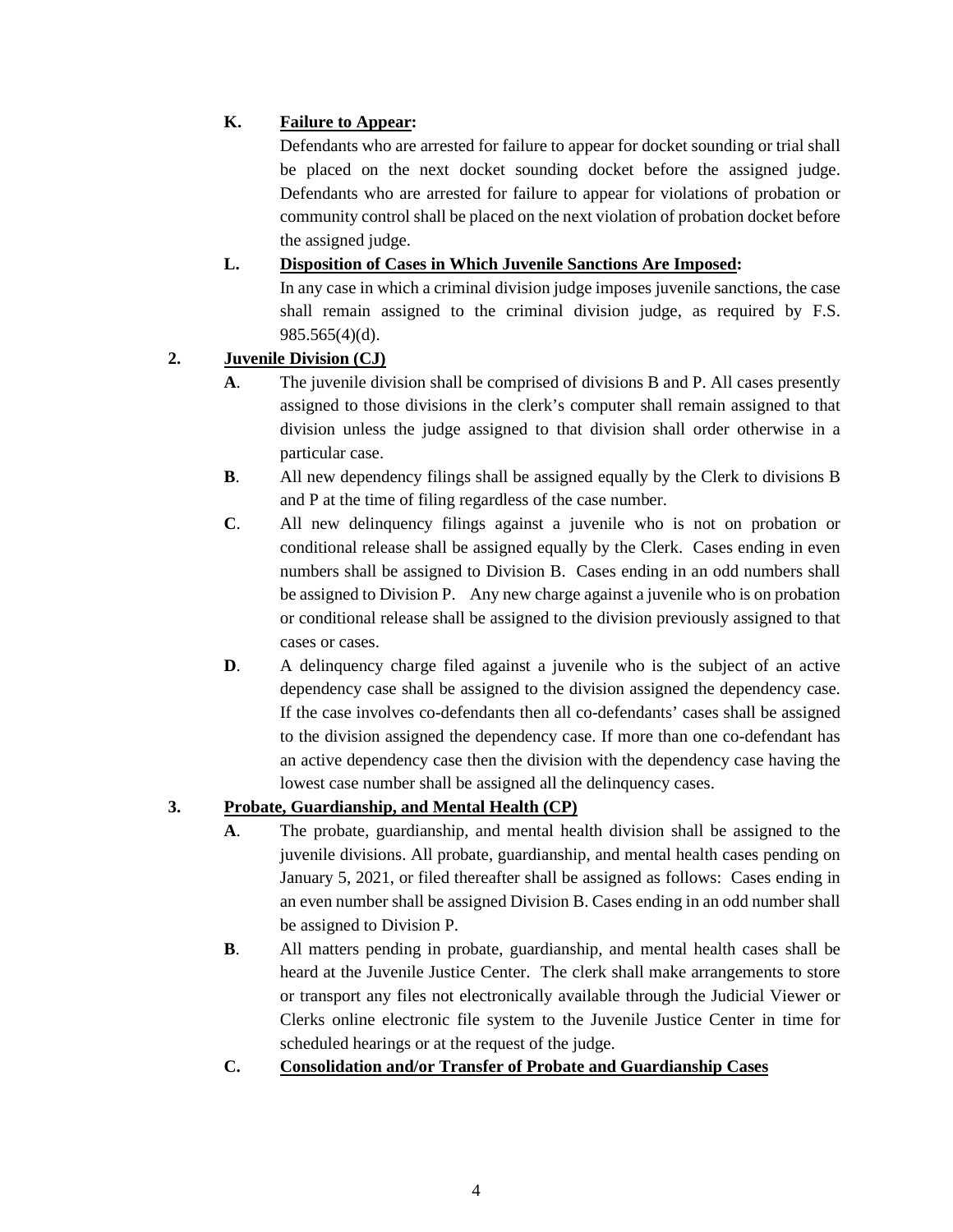All probate cases involving the same individual in any pending guardianship matter in Seminole County circuit court shall be reassigned to the division with the corresponding guardianship case, sua sponte, by the clerk, unless the guardianship case has been closed. The Clerk of Court shall upon the filing of any new probate cases, assign the probate case to the division of any pending guardianship case involving the same decedent/ward. If there is no guardianship case pending, then it shall be assigned according to 3A, *supra*. If a guardianship matter was previously filed involving the decedent in any court of any state, and a probate action is thereafter opened in Seminole County, the attorney in the Probate action shall be required to file a Notice of Related cases in both the probate action and the guardianship case indicating the guardianship case number(s), the guardianship case name, the jurisdiction where the guardianship was filed, and status of the guardianship.

The transfer provision does not apply to guardianship cases opened for a minor child of a decedent for the purpose of receiving the estate proceeds not otherwise governed by a trust. However, attorneys opening a guardianship case for a minor child of decedent shall file a Notice of Related Cases in the guardianship case and the probate case, indicating the indicating the guardianship case number(s), the guardianship case name, the jurisdiction where the guardianship was filed, and status of the guardianship.

## **5. General Civil Cases (Including Forfeiture Actions and Excluding Jimmy Ryce Act Cases) (CA)**

- **A**. The civil division (including forfeiture cases, but excluding Jimmy Ryce Act cases) shall be comprised of divisions G, K, L and W. All pending general civil cases filed prior to January 5, 2021, shall be randomly reassigned so that each division receives an equal and proportionate share of each case type.
- **B**. Any new civil case filed on January 5, 2021, and after shall be randomly assigned so that each division will receive an equal and proportionate share of each case type.
- **C**. Any general civil case that is not presently assigned in the clerk's computer to divisions G, K, L or W shall be reassigned when reactivated on a rotating basis among the divisions beginning with the next division in rotation.

## **6. Family Division (Except Actions Pursuant to F.S. 784.046) (DR)**

- **A**. The family division (except actions filed pursuant to F.S. 784.046 and actions filed pursuant to F.S. 741.30 that are not Unified Family Court injunction actions) shall be comprised of Divisions G, K, L and W. All cases presently assigned to one of those divisions in the clerk's computer shall remain assigned to that division unless the judge assigned to that division shall order otherwise in a particular case.
- **B**. Any new family case filed on January 5, 2021, and after shall be randomly assigned so that each division will receive an equal and proportionate share of each case type with the exception of actions filed pursuant to F.S. 741.30 which shall be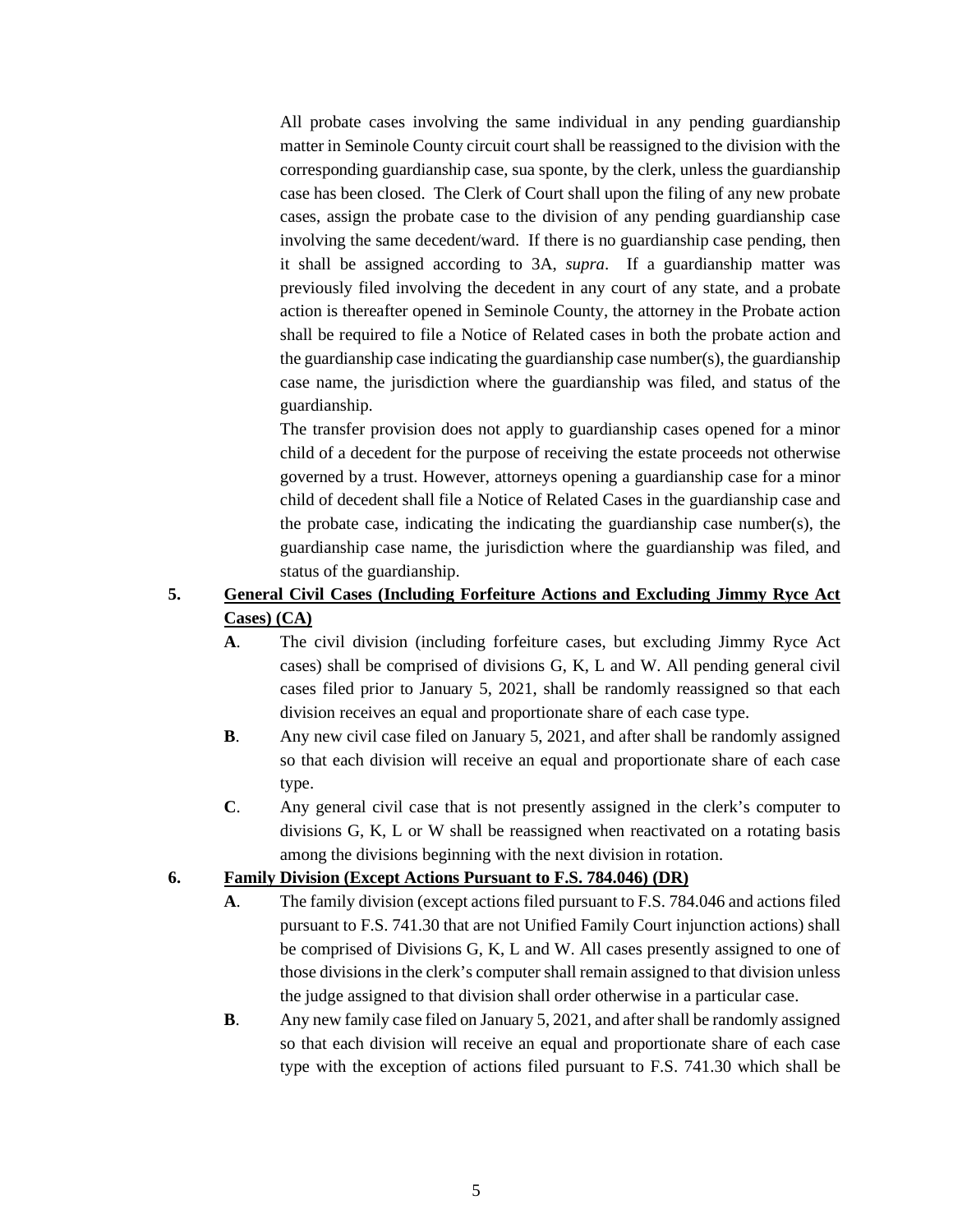assigned pursuant to the existing Family Division - Model Family Court Administrative Order.

- **C.** Any family case that is not presently assigned in the clerk's computer to divisions G, K, L or W shall be reassigned when activated on a rotating basis among the divisions beginning with the next division in rotation.
- **7. Actions for Injunction for Protection Against Domestic Violence (F.S. 741.30) and Actions for Injunction for Protection Against Repeat Violence, Sexual Violence or Dating Violence (F.S. 784.046) as amended and Actions for Injunction for Protection Against Stalking (F.S. 784.048) respectively.**
	- **A.** Upon the filing of a Petition for Injunction for Protection Against Domestic Violence which qualifies as a Unified Family Court injunction as defined in existing Family Division - Model Family Court Administrative Order, the clerk shall first determine if any of the children named in the petition are the subject of an open juvenile dependency case in Seminole County. If they are, the clerk shall forward the petition together with all open and closed family case files to the division assigned to the open juvenile dependency case for action by that judge. If there is no open dependency case, the clerk will then determine whether there is an open or closed family law case involving the parties. If there is, the clerk will forward the petition together with all open and closed family case files to the division assigned to the open or closed family law case. If there is no open or closed family law case, the clerk will forward the petition to the judge in the family law judicial rotation schedule furnished to the clerk for review of the petition.
	- **B.** Except as herein below provided, all other Petitions for Injunctions Against Domestic Violence filed pursuant to F. S. 741.30 and all Petitions for Injunctions for Protection Against Repeat Violence, Sexual Violence, and Dating Violence filed pursuant to F. S. 784.046 including Petitions for Injunction Against Stalking filed pursuant to F. S. 784.048 shall be forwarded along with any open or closed family case files involving any party to the Seminole County judge designated in a rotation furnished to the clerk from the Seminole County Court judges to handle injunctions for that particular week.
	- **C.** The exception to the above provision is that any Petition seeking an Injunction for Protection Against Sexual Violence in which it is alleged that sexual violence is perpetrated by a child or upon a child shall be transferred and reassigned to a presiding juvenile division circuit judge for a return/review hearing. A Seminole County Judge initially shall review the Petition to determine the necessity of a Temporary Injunction, Hearing on the Petition or Dismissal. If a Temporary Injunction is entered or hearing granted, then the reassignment and transfer to a Juvenile Division Circuit Judge shall occur without delay and the assigned Juvenile Division Circuit Judge shall conduct such return hearing in accordance with the time limitations required by law.

### **8. Retention of Cases:**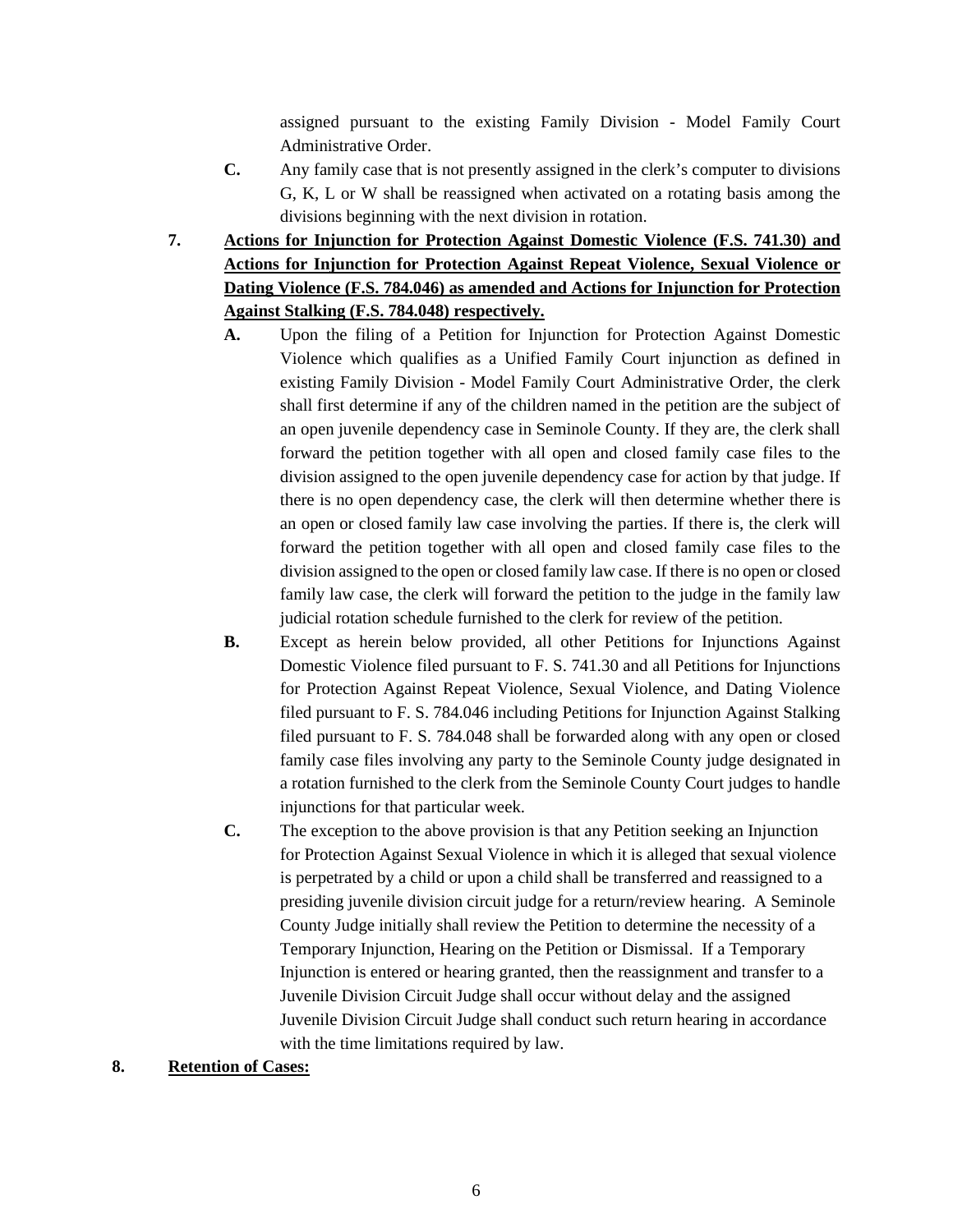The interest of justice may require that a judge retain assignment over one or more cases that would customarily be transferred to another judge at the time of the annual rotation of judicial assignments. Any Circuit Judge may elect to retain assignment of individual cases and shall accomplish this by entering an order directing to the Clerk not to reassign the case.

### **9. Habeas Corpus:**

## **A. Civil:**

Habeas Corpus actions in pending cases shall be assigned to the division in that case. A new Habeas Corpus action that does not allege unlawful detention in a jail, correctional facility, juvenile detention facility or medical facility shall be assigned to each division like other general civil cases.

**B. Probate, Guardianship and Mental Health:** Habeas Corpus actions related to a probate, guardianship, or mental health case shall be assigned as follows: Cases ending in an even number shall be assigned to Division B. Cases ending in an odd number shall be assigned to Division P.

## **C**. **Juvenile:**

Habeas Corpus actions related to a juvenile case shall be assigned to the judge assigned to the case if the detention alleged to be illegal involves a delinquency case pending in the Juvenile Division. Other Habeas Corpus actions involving a juvenile who is detained in the Juvenile Detention Center, the County Jail or other state detention or commitment facility shall be assigned as follows: Cases ending in an even number shall be assigned to Division B. Cases ending in an odd number shall be assigned to Division P.

### **10. Assignment of Judges to Divisions:**

The circuit judges assigned to the divisions of the court from May 25, 2022, until June 30, 2022, are as follows:

- Division A: Donna McIntosh Criminal
- Division B: Donna M. Goerner Juvenile/ Probate/Guardianship/Mental Health
- Division E: William S. Orth Criminal
- Division G: Michael J. Rudisill Civil/Family
- Division J: Melissa Souto Criminal
- Division K: Christopher Sprysenski Civil/Family
- Division L: Jessica Recksiedler Civil/Family
- Division M: Melanie Chase Criminal
- Division P: John Galluzzo Juvenile/Probate/ Guardianship/Mental Health
- Division W: Susan Stacy Civil/Family

DONE AND ORDERED this 24th day of May, 2022.

### JESSICA RECKSIEDLER JESSICA RECKSIEDLER CHIEF JUDGE